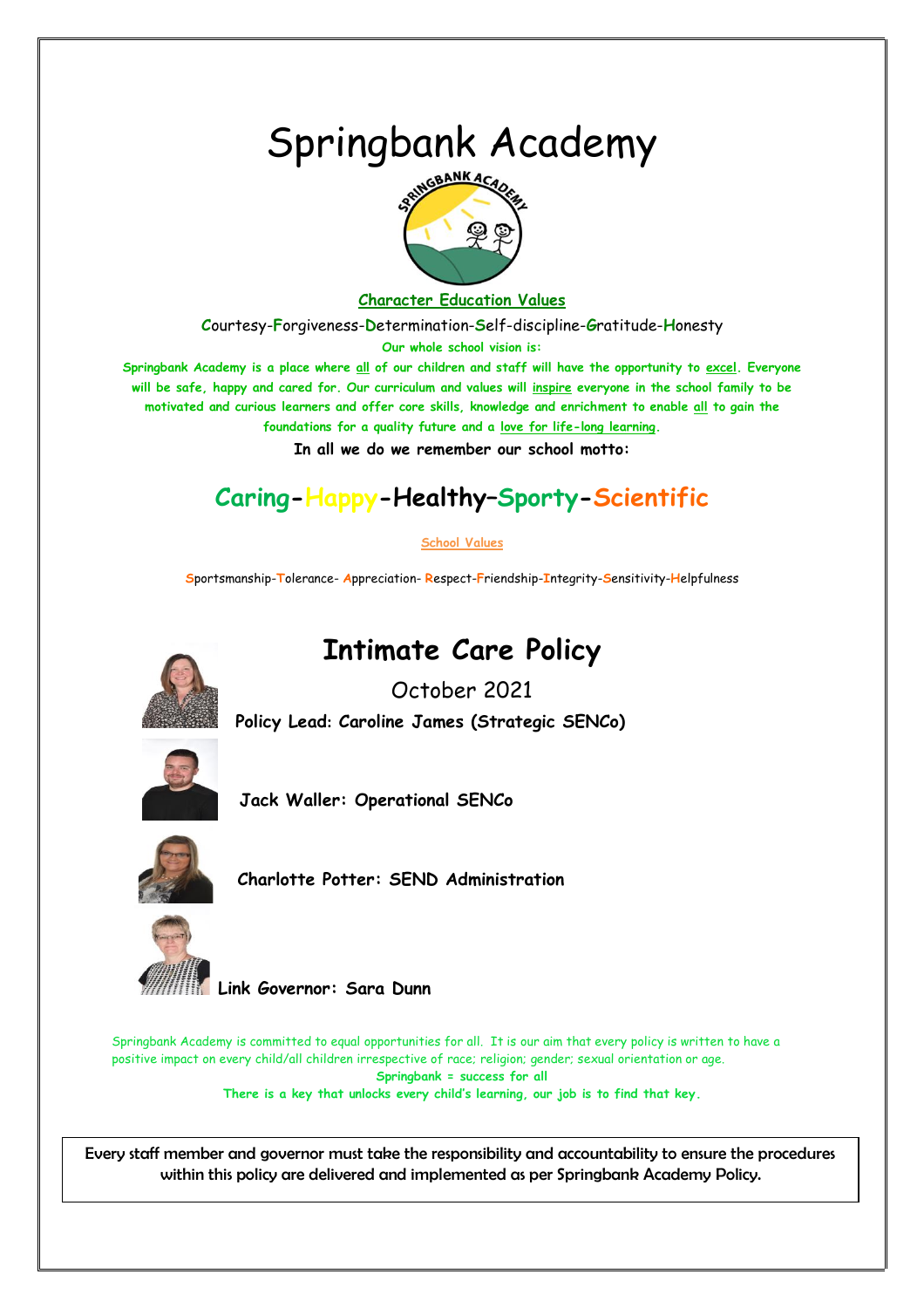#### **Introduction**

Intimate care is any care which involves washing, touching or carrying out an invasive procedure (such as cleaning a pupil after they have soiled themselves) to intimate personal areas. In most cases such care will involve cleaning for hygiene purposes, as part of a staff member's duty of care. In the case of a specific procedure only a person suitably trained and assessed as competent should undertake the procedure. The issue of intimate care is a sensitive one and requires staff to be respectful of the child's needs. The child's dignity should always be preserved with a high level of privacy, choice and control. There will always be a high awareness of child protection issues. Staff behaviour must be open to scrutiny and staff must work in partnership with parents/carers to provide continuity of care to children/young people wherever possible. This policy is a model based on best practice.

#### Aims and Objectives

Springbank Academy is committed to ensuring that all staff responsible for the intimate care of children will undertake their duties in a professional manner at all times. We recognise that there is a need to treat all children with respect when intimate care is given. No child should be attended to in a way that causes distress or pain.

#### Our Approach to Best Practice

The management of all children with intimate care needs will be carefully planned. The child who requires intimate care is treated with respect at all times; the child's welfare and dignity is of paramount importance.

Any child with intimate care needs will be supported to achieve the highest level of autonomy that is possible given their age and abilities. Staff will encourage each child to do as much for him/herself as s/he can. This may mean, for example, giving the child responsibility for washing themselves.

Individual intimate care plans will be drawn up for particular children as appropriate to suit the circumstances of the child.

Each child's right to privacy will be respected. Careful consideration will be given to each child's situation to determine how many carers might need to be present when a child is toileted. Where possible one child will be catered for by one adult unless there is a sound reason for having more adults present. If this is the case, the reasons should be clearly documented.

Wherever possible the same child will not be cared for by the same adult on a regular basis; ideally there will be a rota of carers known to the child who will take turns in providing care.

Intimate care arrangements will be discussed with parents on a regular basis and recorded on the child's care plan. The needs and wishes of children and parents will be taken into account wherever possible within the constraints of staffing.

#### The Protection of Children

Education Child Protection procedures and Inter-Agency Child Protection procedures will be adhered to. All children will be taught personal safety skills carefully matched to their level of development and understanding. If a staff member has any concerns about a child's physical changes (bruises, marks etc) they will immediately report concerns as per school procedures.

If a child becomes distressed or unhappy regarding being cared for by a particular member of staff, the matter will be looked into, parents will be consulted, and outcomes recorded. Staffing schedules will need